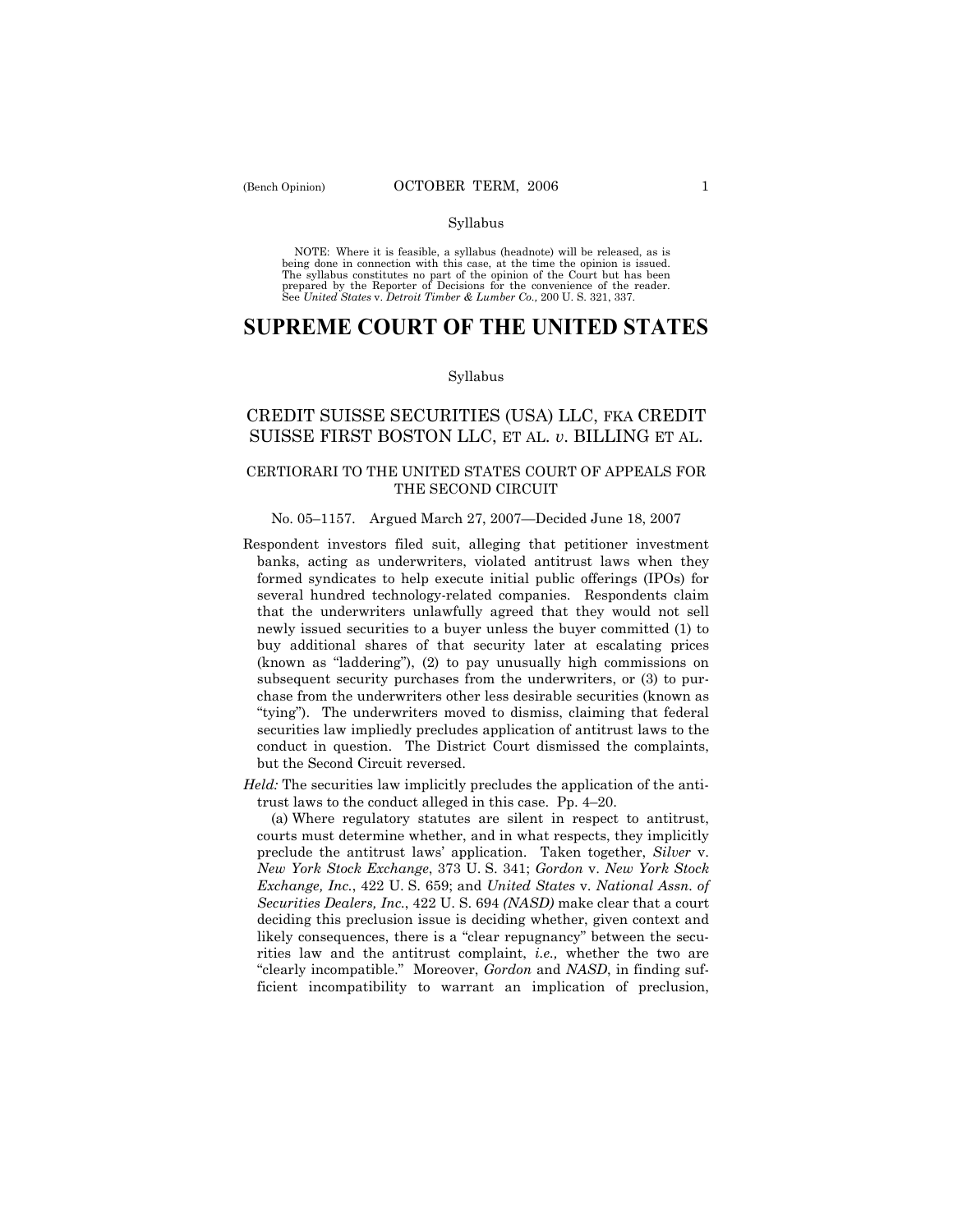### Syllabus

treated as critical: (1) the existence of regulatory authority under the securities law to supervise the activities in question; (2) evidence that the responsible regulatory entities exercise that authority; and (3) a resulting risk that the securities and antitrust laws, if both applicable, would produce conflicting guidance, requirements, duties, privileges, or standards of conduct. In addition, (4) in *Gordon* and *NASD*  the possible conflict affected practices that lie squarely within an area of financial market activity that securities law seeks to regulate. Pp.  $4-10$ .

(b) Several considerations—the underwriters' efforts jointly to promote and sell newly issued securities is central to the proper functioning of well-regulated capital markets; the law grants the SEC authority to supervise such activities; and the SEC has continuously exercised its legal authority to regulate this type of conduct—show that the first, second, and fourth conditions are satisfied in this case. This leaves the third condition: whether there is a conflict rising to the level of incompatibility. Pp.  $10-12$ .

 (c) The complaints here can be read as attacking the *manner* in which the underwriters jointly seek to collect "excessive" commissions through the practices of laddering, tying, and collecting excessive commissions, which according to respondents the SEC itself has already disapproved and, in all likelihood, will not approve in the foreseeable future. Nonetheless, certain considerations, taken together, lead to the conclusion that securities law and antitrust law are clearly incompatible in this context. Pp.  $12-19$ .

 (1) First, to permit antitrust actions such as this threatens serious securities-related harm. For one thing, a fine, complex, detailed line separates activity that the SEC permits or encourages from activity that it forbids. And the SEC has the expertise to distinguish what is forbidden from what is allowed. For another thing, reasonable but contradictory inferences may be drawn from overlapping evidence that shows both unlawful antitrust activity and lawful securities marketing activity. Further, there is a serious risk that antitrust courts, with different nonexpert judges and different nonexpert juries, will produce inconsistent results. Together these factors mean there is no practical way to confine antitrust suits so that they challenge only the kind of activity the investors seek to target, which is presently unlawful and will likely remain unlawful under the securities law. Rather, these considerations suggest that antitrust courts are likely to make unusually serious mistakes in this respect. And that threat means that underwriters must act to avoid not simply conduct that the securities law forbids, but also joint conduct that the securities law permits or encourages. Thus, allowing an antitrust lawsuit would threaten serious harm to the efficient functioning of